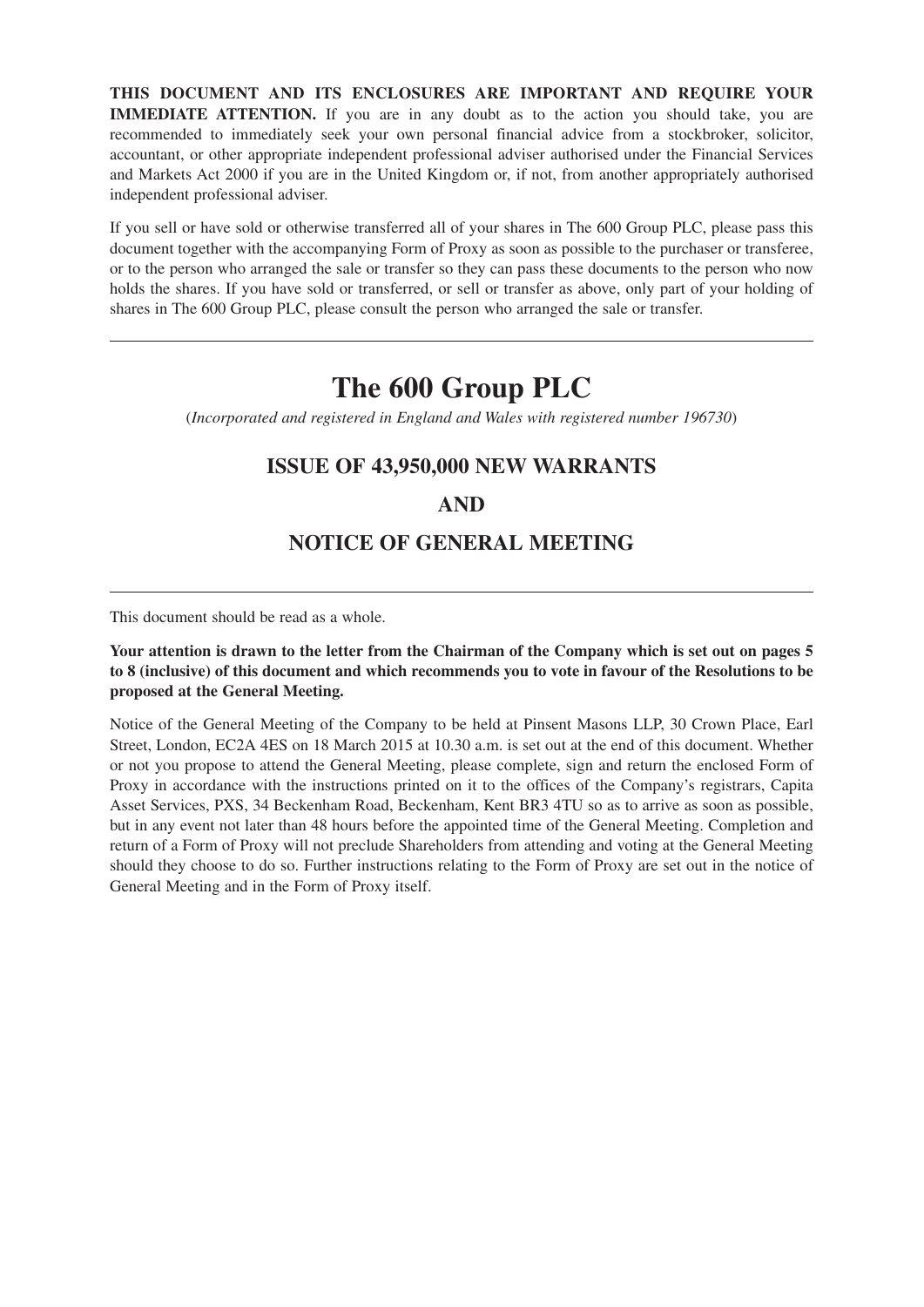# **TABLE OF CONTENTS**

| <i>Section</i> |                                        | Page           |
|----------------|----------------------------------------|----------------|
|                | DIRECTORS, SECRETARY AND ADVISERS      | 3              |
|                | EXPECTED TIMETABLE OF PRINCIPAL EVENTS | $\overline{4}$ |
|                | PART I LETTER FROM THE CHAIRMAN        | 5              |
| PART II        | DEFINITIONS AND GLOSSARY OF KEY TERMS  | 9              |
|                | NOTICE OF GENERAL MEETING              |                |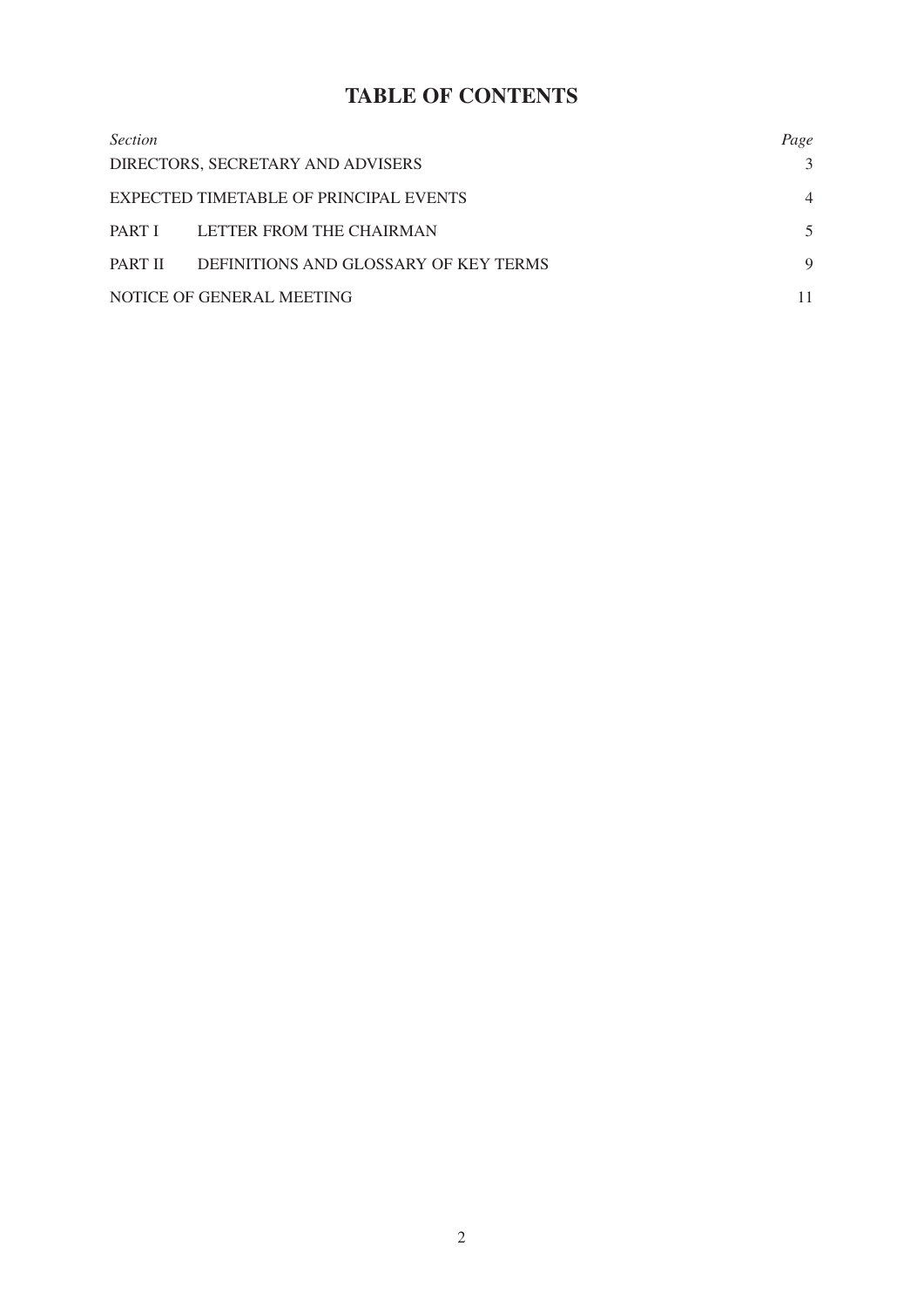# **DIRECTORS, SECRETARY AND ADVISERS**

| Directors:                                         | Paul Dupee (Non-Executive Chairman)<br>Nigel Rogers (Chief Executive Officer)<br>Neil Carrick (Group Finance Director)<br>Stephen Rutherford (Non-Executive Director)<br>Derek Zissman (Non-Executive Director) |
|----------------------------------------------------|-----------------------------------------------------------------------------------------------------------------------------------------------------------------------------------------------------------------|
|                                                    | All of 1 Union Works, Union Street, Heckmondwike,<br>West Yorkshire, WF16 0HL                                                                                                                                   |
| Company Secretary:                                 | Neil Carrick                                                                                                                                                                                                    |
| Registered Office:                                 | 1 Union Works<br><b>Union Street</b><br>Heckmondwike<br><b>West Yorkshire</b><br><b>WF16 0HL</b>                                                                                                                |
| Financial Adviser and<br>Nominated Advisor:        | <b>SPARK Advisory Partners Limited</b><br>5 St John's Lane<br>London<br>EC1M <sub>4BH</sub>                                                                                                                     |
| Legal Adviser to the<br>Company as to English Law: | <b>Pinsent Masons LLP</b><br>1 Park Row<br>Leeds<br>LS1 5AB                                                                                                                                                     |
| Registrar:                                         | Capita Asset Services<br>34 Beckenham Road<br>Beckenham<br>Kent<br>BR3 4TU                                                                                                                                      |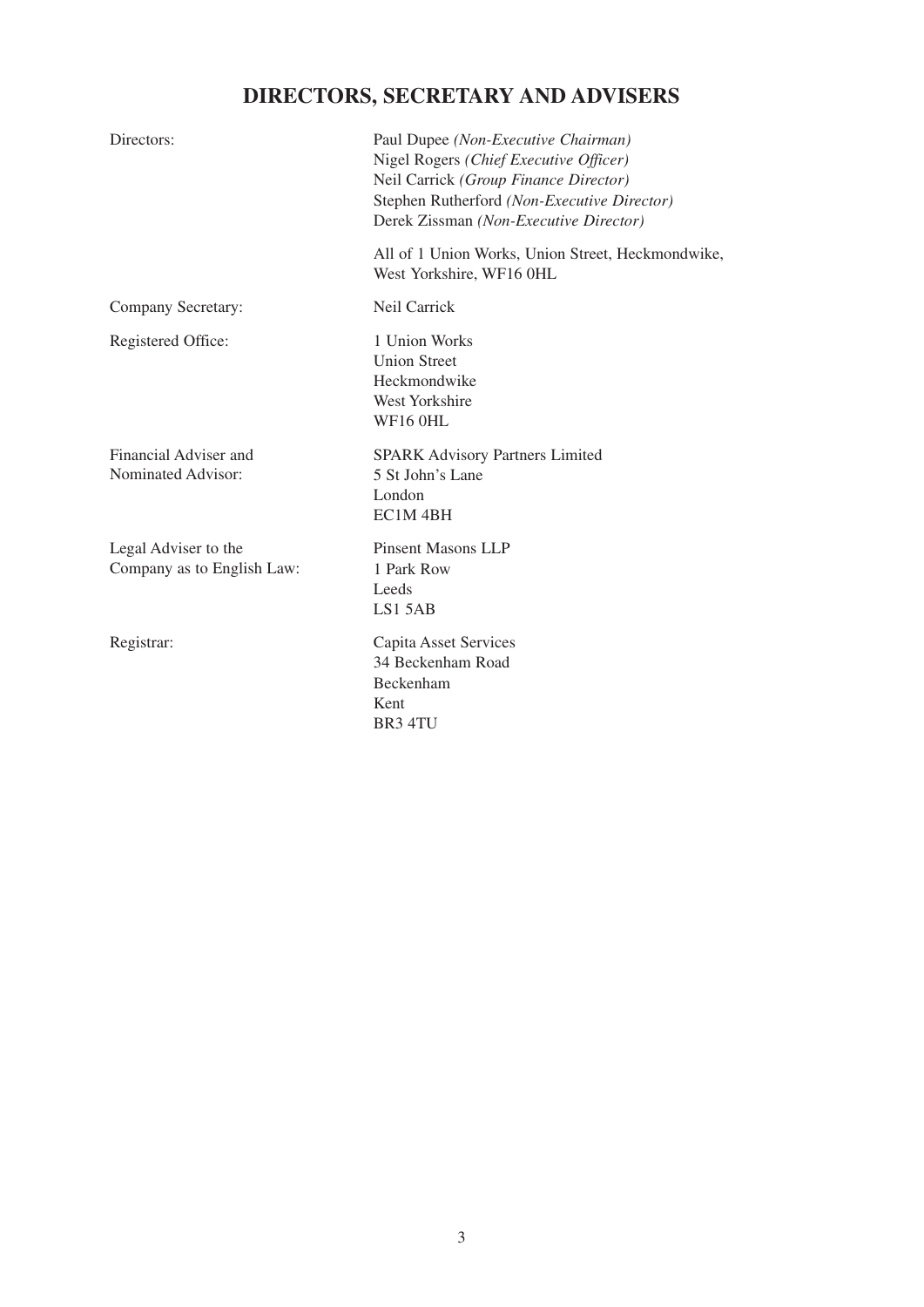# **EXPECTED TIMETABLE OF PRINCIPAL EVENTS**

| Posting of this document                                                                  | 9.00 a.m. on 2 March 2015   |
|-------------------------------------------------------------------------------------------|-----------------------------|
| Latest time and date for receipt of Forms of Proxy                                        | 10.30 a.m. on 16 March 2015 |
| Latest time and date for receipt of electronic proxy<br>appointments via the CREST system | 10.30 a.m. on 16 March 2015 |
| <b>General Meeting</b>                                                                    | 10.30 a.m. on 18 March 2015 |

#### **Notes**

(1) CREST Shareholders should inform themselves of CREST's requirements in relation to electronic proxy appointments.

- (2) The dates set out in the expected timetable of principal events above and mentioned throughout this document are indicative only and may be adjusted by the Company, in which event details of the new dates will be notified to Shareholders by an RNS (and posted on the Company's website).
- (3) References to times in this document are to London time.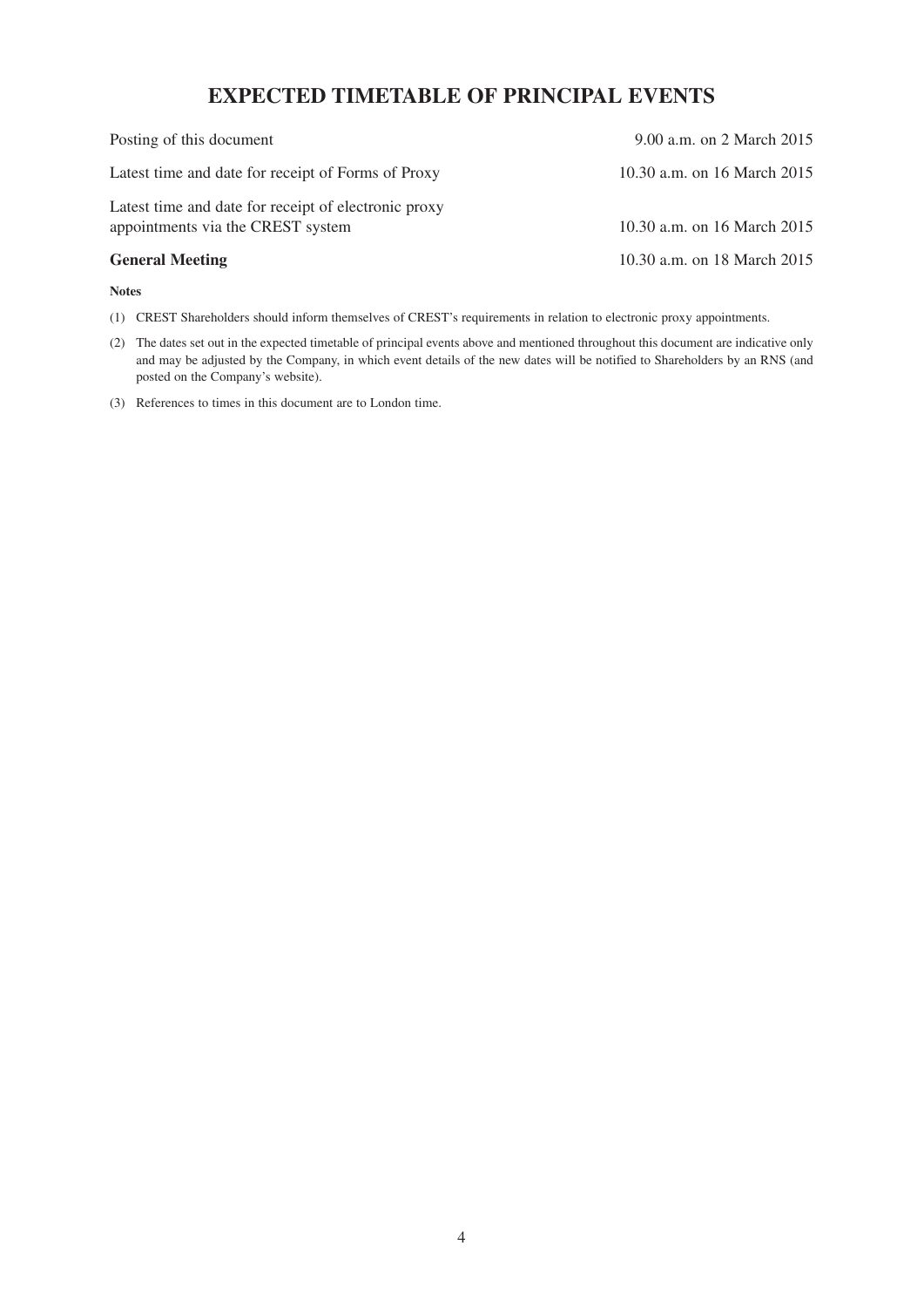## **PART I**

## **LETTER FROM THE CHAIRMAN**

## **The 600 Group PLC**

*(incorporated under the Companies Act 1908 to 1917 in England and Wales with registered number 196730)*

*Directors Registered Office* Paul Dupee *(Non-Executive Chairman)* 1 Union Works Nigel Rogers *(Chief Executive Officer)* Union Street Neil Carrick *(Group Finance Director)* Heckmondwike Stephen Rutherford *(Non-Executive Director)* West Yorkshire Derek Zissman *(Non-Executive Director)* WF16 0HL

*To: all Shareholders and, for information purposes only, the holders of warrants over Ordinary Shares.*

2 March 2015

Dear Shareholder,

#### **Issue of 43,950,000 New Warrants**

#### **and**

#### **Notice of General Meeting**

#### **1. Introduction**

On 16 February 2015, the Company announced the acquisition by its wholly owned subsidiary, 600 Group Inc., of 80 per cent of the common stock of Tykma, Inc. ("**TYKMA**"), a US based laser marking business, for an initial consideration of US\$4,680,000 (£3,040,000) (the "**Acquisition**"). The Directors believe that the combined business resulting from the Acquisition will realise significant benefits from its additional scale and market penetration, together with enhanced operational and engineering capabilities.

The Acquisition was financed by the issue of the New Loan Notes which were also used to repay existing debt. The first tranche of New Loan Notes raised an aggregate of £6,739,000 with potentially up to an additional £1,761,000 to be raised in future New Loan Note issues. Subject to receipt of Shareholder approval, subscribers for the New Loan Notes will also be entitled to receive the New Warrants. Further details on the New Warrants are set out in paragraph 2 below.

The purpose of this document is therefore to provide Shareholders with details of the proposed New Warrants and to convene a General Meeting to seek authority from Shareholders for the Company to issue the New Warrants.

#### **2. Background to the financing of the Acquisition and reasons for the issue of the New Warrants**

As noted above, the Acquisition was financed by the issue of the New Loan Notes. The first tranche of New Loan Notes raised £6,739,000 and there is potential for up to a further £1,761,000 New Loan Notes to be raised in further tranches up to a maximum of £8,500,000. Proceeds from the first tranche of New Loan Notes were used to fund payment for the initial consideration for the Acquisition and related expenses, and to repay approximately £951,000 of Old Shareholder Loan Arrangements in cash, with the balance being applied to reduce bank borrowings in the UK. The balance of the Old Shareholder Loan Arrangements, amounting to £1,549,000, were refinanced by the Company by way of the issue of New Loan Notes to the applicable Old Lenders.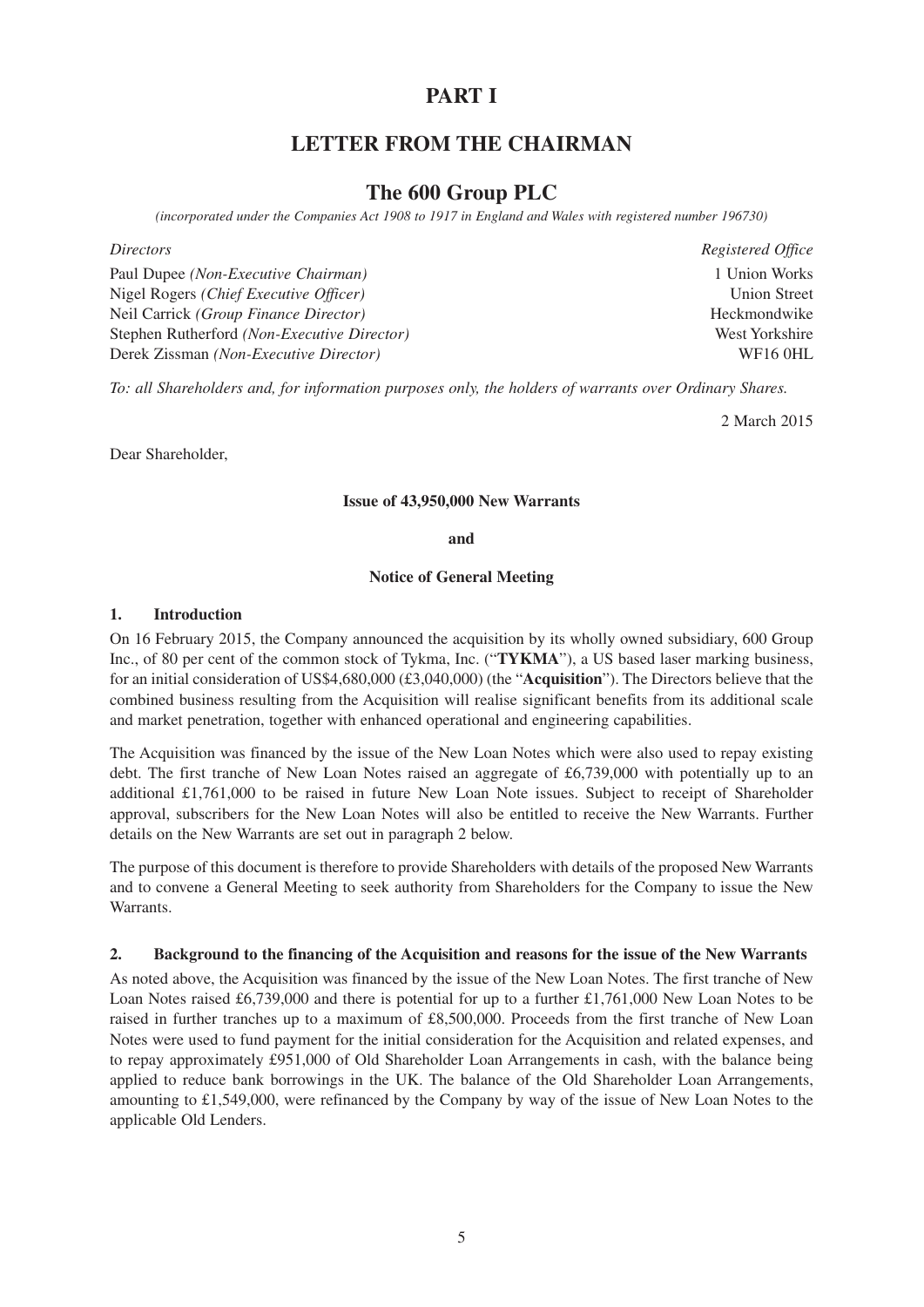The New Loan Notes have a 5 year maturity and carry a coupon of 8% payable quarterly in arrear. The New Loan Notes are redeemable at any time after 14 February 2016 without any penalty. It is intended that the New Loan Notes will be listed on the Bermuda Stock Exchange.

Subject to receipt of Shareholder approval, subscribers for the New Loan Notes are also entitled to receive the New Warrants, with an expiry date of 14 February 2020, to subscribe for 35,145,000 Ordinary Shares at a price of 20 pence per Ordinary Share. The New Warrants include 9,195,000 warrants that will be issued to replace the same number of Old Warrants granted as part of the Old Shareholder Loan Arrangements, which will be cancelled. Up to a further 8,805,000 New Warrants may also be granted in the event of further New Loan Note issues up to £1,761,000. 2,400,000 Old Warrants will remain in place expiring on 27 August 2015.

Pursuant to the terms of the New Loan Notes, in the event that Shareholders do not approve the Resolutions within 3 months of the issuance of the New Loan Notes, the Company will have to pay a redemption premium (the "**Redemption Premium**") to the New Loan Note Holders on maturity of the New Loan Notes as compensation for not being granted the New Warrants. The Redemption Premium would be calculated as being an amount equal to 20 per cent per annum of the principal amount outstanding under the New Loan Note less any interest already paid by the Company on the New Loan Note principal. The Redemption Premium would accrue annually until such time as the New Loan Notes are repaid in full.

## **3. Effect of the issue of the New Warrants**

Subject to Shareholder approval, the New Warrants will provide the New Loan Note Holders with the right to subscribe for up to 43,950,000 Ordinary Shares representing approximately 49 per cent of the Company's current issued share capital.

If the New Loan Note Holders exercise the New Warrants in full (assuming that no other person (including the holders of the Old Warrants) converts any convertible securities or exercises any options or any other right to subscribe for shares in the Company), the Company's Enlarged Share Capital would comprise 133,557,958 Ordinary Shares. On this basis, the Ordinary Shares to be issued to the New Loan Note Holders would represent approximately 33 per cent of the Company's Enlarged Share Capital.

## **4. Irrevocable Undertakings**

The Company has received an irrevocable undertaking from Haddeo to vote in favour of the Resolutions in respect of 22,792,535 Ordinary Shares in aggregate representing approximately 25 per cent of the existing issued share capital of the Company.

## **5. The Takeover Code**

Under Rule 9 of the Takeover Code, any person who acquires an interest (as defined in the Code) in shares which, taken together with shares in which he is already interested and in which persons acting in concert with him are interested, carry 30 per cent or more of the voting rights of a company which is subject to the Code, is normally required to make a general offer to all the remaining shareholders to acquire their shares.

An offer under Rule 9 must be made in cash and at the highest price paid by the person required to make the offer, or any person acting in concert with him, for any interest in shares of the Company during the 12 months prior to the announcement of the offer.

The members of the Haddeo Concert Party are deemed to be acting in concert for the purpose of the Code. At the date of this document, the members of the Haddeo Concert Party are between them interested in 22,792,535 Ordinary Shares, representing approximately 25 per cent of the Company's issued share capital. Assuming exercise in full by the members of the Haddeo Concert Party of their portion of the New Warrants (and assuming that no other person (including the holders of the Old Warrants) converts any convertible securities or exercises any options or any other right to subscribe for shares in the Company), the members of the Haddeo Concert Party would between them be interested in 30,172,535 Ordinary Shares, representing approximately 23 per cent of the Company's Enlarged Share Capital. Subject to the Shareholders approving the Resolutions, the New Warrants will be issued promptly following the General Meeting and upon their issue by the Company will be exercisable. A table showing the current respective individual interests in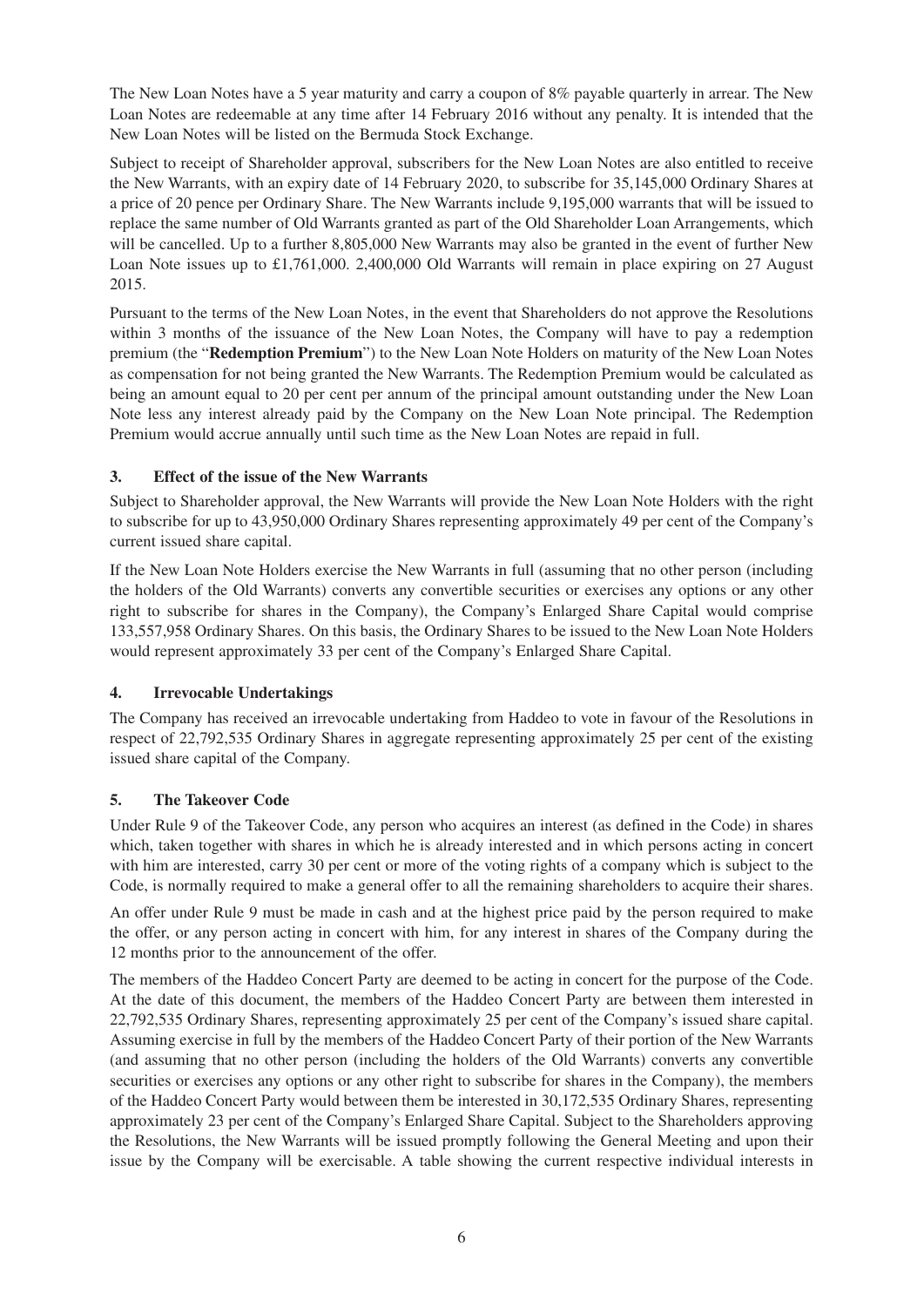Ordinary Shares of the members of the Haddeo Concert Party, and also following the exercise of their portion of the New Warrants on the basis set out above, is set out as follows:

|                                       |                |                | No. New       | Percentage of        |
|---------------------------------------|----------------|----------------|---------------|----------------------|
|                                       |                |                | Ordinary      | Enlarged             |
|                                       |                |                | <i>Shares</i> | <b>Share Capital</b> |
|                                       | No. Ordinary   | Percentage of  | following     | following            |
|                                       | <b>Shares</b>  | current issued | exercise of   | exercise of the      |
|                                       | currently held | share capital  | New Warrants  | New Warrants         |
| Haddeo Concert Party member           |                |                |               |                      |
| Haddeo                                | 22,792,535     | 25.44%         | 27,842,535    | 20.85%               |
| <b>RHPS</b>                           |                | $0.00\%$       | 500,000       | $0.37\%$             |
| WH Ireland (as discretionary manager) |                | $0.00\%$       | 1,225,000     | 0.92%                |
| Harry Ansell                          |                | $0.00\%$       | 417,500       | 0.31%                |
| Dan Bristowe                          |                | $0.00\%$       | 150,000       | 0.11%                |
| <b>Lawrence Cotton</b>                |                | $0.00\%$       | 37,500        | 0.03%                |
| Total:                                | 22,792,535     | 25.44%         | 30,172,535    | 22.59%               |
|                                       |                |                |               |                      |

Following consultation with Haddeo, the approval of Shareholders to a waiver of the obligation in Rule 9 of the Takeover Code (to make a general offer for the issued share capital of the Company that the Haddeo Concert Party does not already own) upon the exercise of the New Warrants by Haddeo (or by members of the Haddeo Concert Party) is not being sought.

### **6. General Meeting**

The notice convening the General Meeting of the Company to be held at 10.30 a.m. on 18 March 2015 at Pinsent Masons LLP, 30 Crown Place, Earl Street, London, EC2A 4ES is enclosed at the end of this document. The purpose of this meeting is to seek Shareholders' approval of the Resolutions set out in the notice of the General Meeting.

The Resolutions to be proposed at the General Meeting (and the Directors' reasons for them) are as follows:

The first Resolution is to seek authority pursuant to section 551 of the Companies Act for the Directors to issue the New Warrants, comprising the rights for the new holders thereof to subscribe for a maximum of 43,950,000 Ordinary Shares (with an aggregate nominal value of £439,500). As noted above, the Directors intend to issue the New Warrants to the New Loan Note Holders.

The second Resolution, which is subject to the passing of the first Resolution, is to dis-apply statutory preemption rights in respect of the issue of the New Warrants (which comprise equity securities for the purposes of the statutory pre-emption provisions set out in the Companies Act). If approved, this Resolution will authorise the Directors to issue the New Warrants without offering these warrants to existing Shareholders first. The Directors intend to use this authority to issue the New Warrants to the New Loan Note Holders.

As required by the Companies Act when proposing a special resolution to dis-apply pre-emption rights, the Directors hereby confirm that:

- a) the amount to be paid to the Company in respect of each Ordinary Share to be allotted pursuant to the exercise of each New Warrant is 20 pence (the "**exercise price**");
- b) the number of Ordinary Shares that may be issued pursuant to the exercise of the New Warrants is 43,950,000;
- c) the exercise price represents, in the Board's view, an appropriate exercise price given the Company's recent share price history and given the terms of the New Loan Notes (and the need for the Company to have obtained that financing for the purposes described above); and
- d) the Directors are recommending that Shareholders dis-apply pre-emption rights (in the terms set out in the second Resolution) in order to satisfy those terms of the New Loan Notes which require the Company to issue the New Warrants or to otherwise pay each New Loan Note Holder the Redemption Premium when those New Loan Notes are redeemed by the New Loan Note Holders.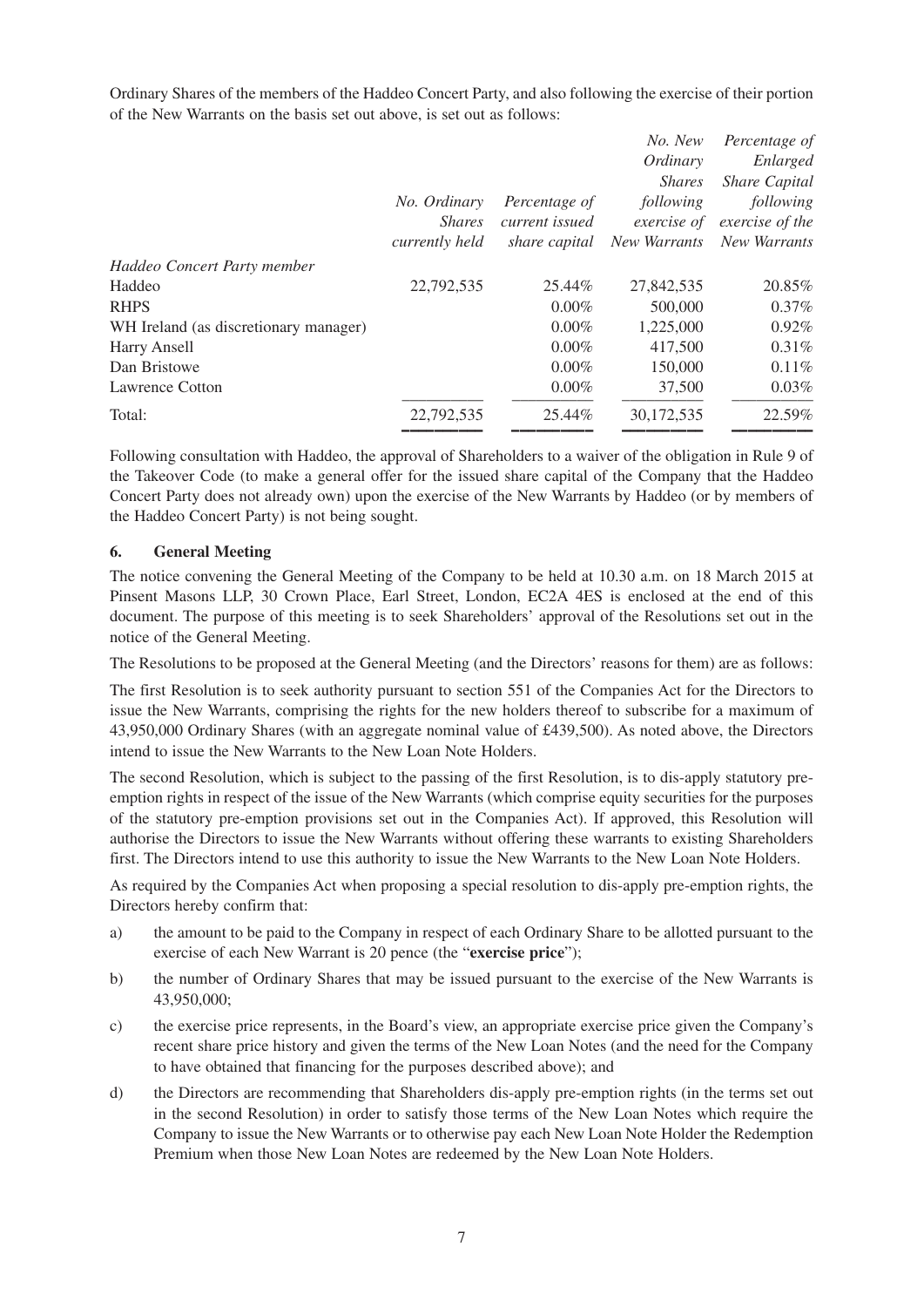Resolution 1 will be proposed as an ordinary resolution and Resolution 2 will be proposed as a special resolution. The ordinary resolution will be passed if more than 50 per cent of the votes cast are in favour. The special resolution will be passed if at least 75 per cent of the votes cast are in favour.

The authority granted pursuant to the Resolutions will expire on 31 December 2015, but the Directors can make offers and enter into agreements which would, or might require New Warrants to be issued to New Loan Note Holders after that expiry.

In the event that Shareholders do not vote in favour of the Resolutions at the General Meeting the New Warrants will not be issued by the Company and the Company will instead be required to pay the Redemption Premium to each New Loan Note Holder on the date on which the applicable New Loan Note held by that New Loan Note Holder is redeemed.

### **7. Action to be taken**

You will find enclosed with this document a Form of Proxy for use at the General Meeting or at any adjournment thereof. Whether or not you intend to be present in person at the General Meeting, you are requested to complete and sign the Form of Proxy in accordance with the instructions printed on it and return it as soon as possible, but in any event so as to be received no later than 10.30 a.m. on 16 March 2015 by Capita Asset Services, PXS, 34 Beckenham Road, Beckenham, Kent BR3 4TU. Alternatively, Shareholders can submit their Form of Proxy electronically through the shareholder portal at www.capitashareportal.com by no later than 48 hours before the time for holding the Meeting. The lodging of the Form of Proxy will not preclude you from attending and voting at the General Meeting in person if you so wish.

Only holders of Ordinary Shares may vote at the General Meeting.

CREST Shareholders who are CREST-sponsored members should refer to their CREST sponsors regarding the action to be taken in connection with this document.

If you have any doubt as to what action you should take, you should seek your own financial advice from your stockbroker, solicitor or other independent financial adviser duly authorised under FSMA immediately.

### **8. Recommendation**

Paul Dupee, a Director of the Company, is deemed to be a related party for the purposes of the AIM Rules for Companies in relation to the proposed issue of the New Warrants by the Company on the basis that he is the managing partner of Haddeo. Haddeo was the holder of £810,000 of the Old Shareholder Loan Arrangements all of which was refinanced by the New Loan Note issue and, if the Resolutions are approved, 5,050,000 Old Warrants held by Haddeo will be cancelled and replaced with 5,050,000 New Warrants.

Neil Carrick, a Director of the Company, is also deemed to be a related party for the purposes of the AIM Rules for Companies in relation to the proposed issue of the New Warrants by the Company on the basis that his wife, Mrs M Carrick who subscribed for £50,000 New Loan Notes, will receive 250,000 New Warrants if the Resolutions are approved.

The Board (with the exception, for this purpose, of Paul Dupee and Neil Carrick in their capacities as related parties), having been so advised by SPARK, considers that the issue of the New Warrants (and the terms of the Resolutions to be proposed at the General Meeting) to be fair and reasonable insofar as its Shareholders are concerned and to be in the best interests of the Shareholders and the Company as a whole. In providing advice to the Board, SPARK has taken account of the Directors' commercial assessment of the issue of the New Warrants.

The Board unanimously recommends Shareholders to vote accordingly in favour of the Resolutions, as the Directors intend to do in respect of their own beneficial holdings amounting, in aggregate, to 24,725,447 Ordinary Shares, representing approximately 28 per cent of the Company's issued share capital.

Yours sincerely

**Paul Dupee** *Chairman*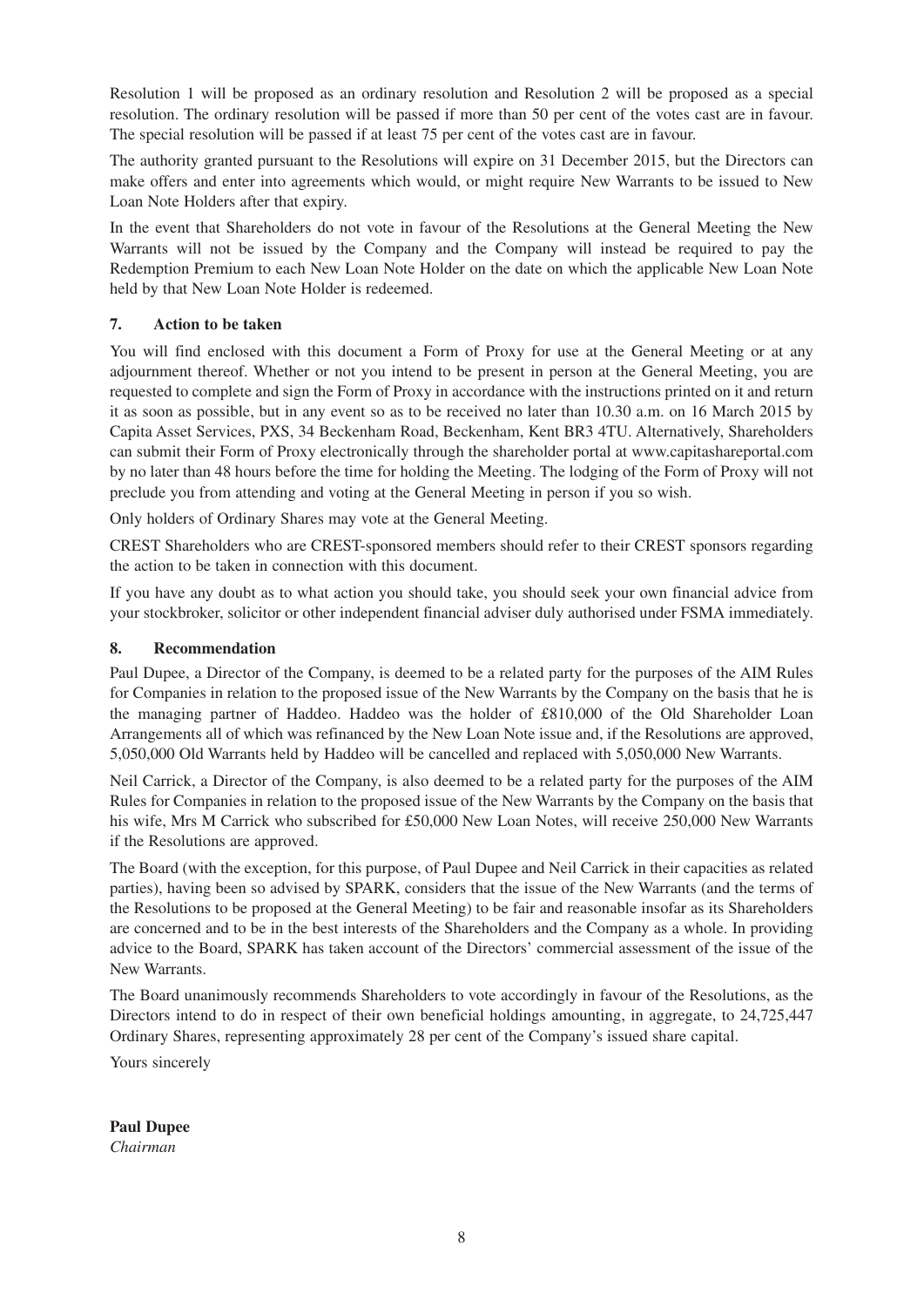# **PART II**

# **DEFINITIONS AND GLOSSARY OF KEY TERMS**

| "600 Group" or "Company"    | The 600 Group PLC                                                                                                                                                                                                                                                                                                                                                                                                                                                       |
|-----------------------------|-------------------------------------------------------------------------------------------------------------------------------------------------------------------------------------------------------------------------------------------------------------------------------------------------------------------------------------------------------------------------------------------------------------------------------------------------------------------------|
| "£" or "sterling"           | pounds sterling, the lawful currency of the UK                                                                                                                                                                                                                                                                                                                                                                                                                          |
| "AIM"                       | the market of that name operated by the London Stock Exchange                                                                                                                                                                                                                                                                                                                                                                                                           |
| "Board" or "Directors"      | the members of the board of directors of the Company listed on<br>page 3 of this document                                                                                                                                                                                                                                                                                                                                                                               |
| "Capita Asset Services"     | a trading name of Capita Registrars Limited                                                                                                                                                                                                                                                                                                                                                                                                                             |
| "Companies Act"             | the Companies Act 2006                                                                                                                                                                                                                                                                                                                                                                                                                                                  |
| "CREST"                     | the relevant system (as defined in the Regulations) in respect of<br>which Euroclear UK and Ireland Limited is the operator (as defined<br>in the Regulations)                                                                                                                                                                                                                                                                                                          |
| "CREST Manual"              | the rules governing the operation of CREST, consisting of the<br>CREST Reference Manual, CREST International Manual, CREST<br>Central Counterparty Service Manual, CREST Rules, Registrars<br>Service Standards, Settlement Disciplines Rules, CCSS Operations<br>Manual, Daily Timetable, CREST application Procedures and<br>CREST Glossary of Terms (all defined in the CREST Glossary of<br>Terms promulgated by Euroclear on 15 July 1996 and as amended<br>since) |
| "CREST member(s)"           | a person who has been admitted to Euroclear as a system member<br>(as defined in the CREST Regulations)                                                                                                                                                                                                                                                                                                                                                                 |
| "CREST participant"         | a person who is, in relation to CREST, a system-participant (as<br>defined in the CREST Regulations)                                                                                                                                                                                                                                                                                                                                                                    |
| "CREST Regulations"         | the Uncertificated Securities Regulation 2001 (SI 2001/3755), as<br>amended                                                                                                                                                                                                                                                                                                                                                                                             |
| "CREST sponsor"             | a CREST participant admitted to CREST as a CREST sponsor                                                                                                                                                                                                                                                                                                                                                                                                                |
| "CREST sponsored member(s)" | a CREST member admitted to CREST as a sponsored member                                                                                                                                                                                                                                                                                                                                                                                                                  |
| "Enlarged Share Capital"    | the issued share capital of the Company as enlarged by the<br>admission to trading of new Ordinary Shares assuming the full<br>exercise of all of the New Warrants                                                                                                                                                                                                                                                                                                      |
| "Form of Proxy"             | the form of proxy for use in connection with the General Meeting<br>being sent to Shareholders with this document                                                                                                                                                                                                                                                                                                                                                       |
| "FSMA"                      | Financial Services and Markets Act 2000 (as amended)                                                                                                                                                                                                                                                                                                                                                                                                                    |
| "General Meeting"           | the general meeting of the Company to be held at 10.30 a.m. on<br>18 March 2015 at Pinsent Masons LLP, 30 Crown Place, Earl<br>Street, London, EC2A 4ES, notice of which is set out on page 11 of<br>this document                                                                                                                                                                                                                                                      |
| "Group"                     | The 600 Group PLC and its subsidiaries                                                                                                                                                                                                                                                                                                                                                                                                                                  |
| "Haddeo"                    | Haddeo Partners LLP                                                                                                                                                                                                                                                                                                                                                                                                                                                     |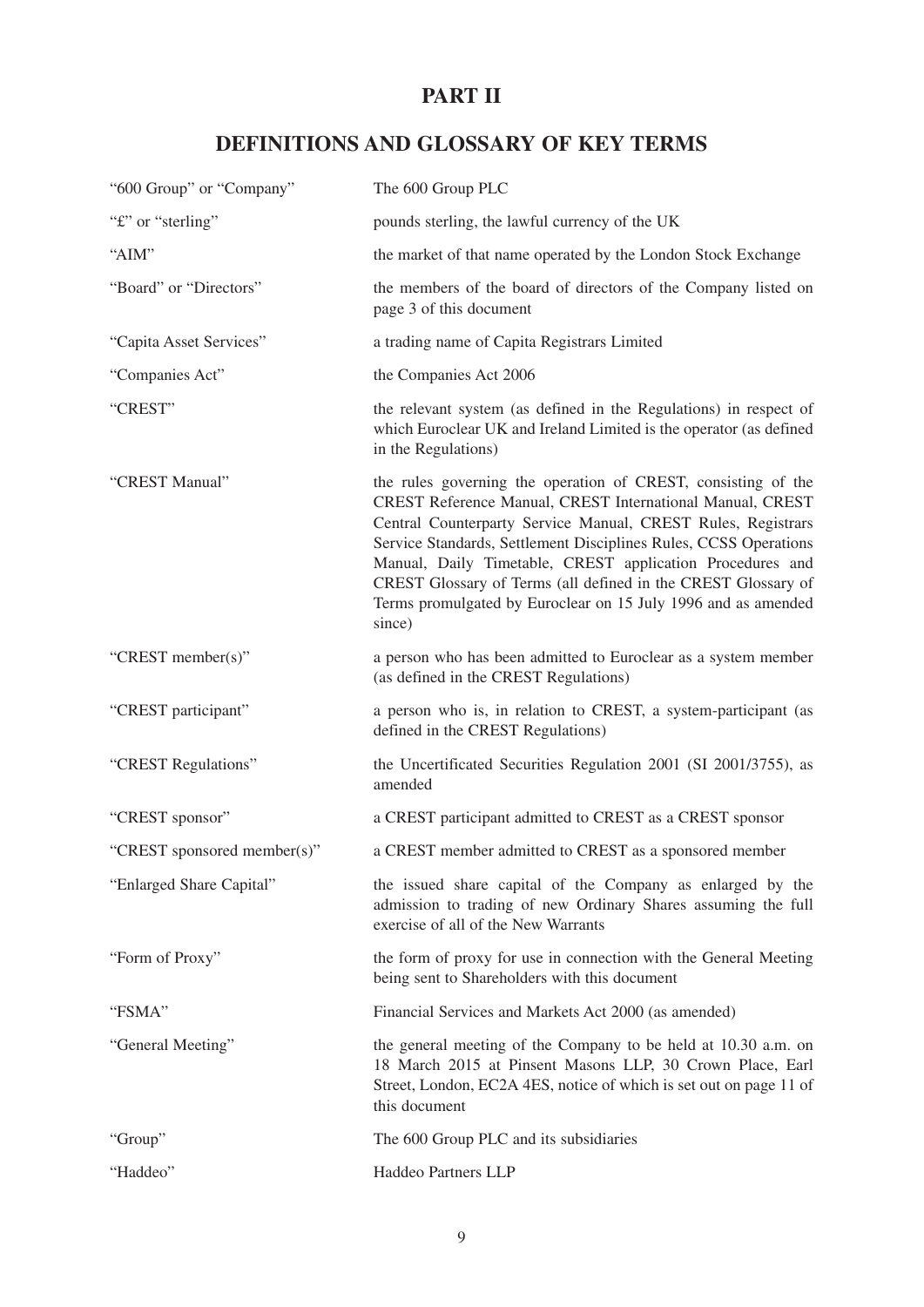| "Haddeo Concert Party"    | Haddeo, RHPS, WH Ireland and the employees of WH Ireland,<br>further details of which can be found in the circular issued by the<br>Company to the Shareholders on 3 August 2010                                                                                                                    |
|---------------------------|-----------------------------------------------------------------------------------------------------------------------------------------------------------------------------------------------------------------------------------------------------------------------------------------------------|
| "London Stock Exchange"   | London Stock Exchange plc                                                                                                                                                                                                                                                                           |
| "New Loan Note(s)"        | secured loan notes of the Company of up to £8,500,000 constituted<br>by a loan note instrument dated 14 February 2015 or, as the case<br>may be, the amount of such loan notes from time to time issued and<br>outstanding or, as the context may require, a specific portion of such<br>loan notes |
| "New Loan Note Holder(s)" | the holders of the New Loan Notes                                                                                                                                                                                                                                                                   |
| "New Warrant Instrument"  | the warrant instrument executed by the Company pursuant to which,<br>subject to the passing of the Resolutions, the New Warrants are to<br>be constituted                                                                                                                                           |
| "New Warrants"            | the warrants to be created by the New Warrant Instrument and<br>issued by the Company to the New Loan Note Holders, giving them<br>the right to subscribe for up to an aggregate of 43,950,000 Ordinary<br>Shares at a price of 20 pence per Ordinary Share                                         |
| "Old Lenders"             | Haddeo and the other old lenders to the Company pursuant to the<br>Old Loan Agreement and "Old Lender" means any one of them                                                                                                                                                                        |
| "Old Loan Agreement"      | the loan facility agreement constituting the Old Shareholder Loan<br>Arrangements entered into by the Company pursuant to which the<br>Old Lenders made available to the Company a secured term loan of<br>£2,500,000                                                                               |
|                           | "Old Shareholder Loan Arrangements" the £2,500,000 loan provided by the Old Lenders on the terms set<br>out in the Old Loan Agreement                                                                                                                                                               |
| "Old Warrant Instrument"  | the warrant instrument executed by the Company pursuant to which,<br>the Old Warrants were constituted                                                                                                                                                                                              |
| "Old Warrants"            | those warrants granted to the Old Lenders on the terms set out in the<br>Old Warrant Instrument, giving them the right to subscribe for up to<br>an aggregate of 12,500,000 Ordinary Shares at a price of 20 pence<br>per Ordinary Share                                                            |
| "Ordinary Shares"         | the 1 pence shares in the capital of the Company and "Ordinary<br>Share" means any of them                                                                                                                                                                                                          |
| "Resolutions"             | the resolutions set out in the notice of General Meeting at the end of<br>this document                                                                                                                                                                                                             |
| "RHPS"                    | Rupert Hambro & Partners Limited Pension Scheme                                                                                                                                                                                                                                                     |
| "Shareholders"            | holders of Ordinary Shares and "Shareholder" means any of them                                                                                                                                                                                                                                      |
| "SPARK"                   | SPARK Advisory Partners Limited, Financial Adviser and<br>Nominated Advisor to the Company                                                                                                                                                                                                          |
| "Takeover Code" or "Code" | the City Code on Takeovers and Mergers                                                                                                                                                                                                                                                              |
| "UK"                      | United Kingdom                                                                                                                                                                                                                                                                                      |
| "WH Ireland"              | WH Ireland Limited, a wholly owned subsidiary of WH Ireland                                                                                                                                                                                                                                         |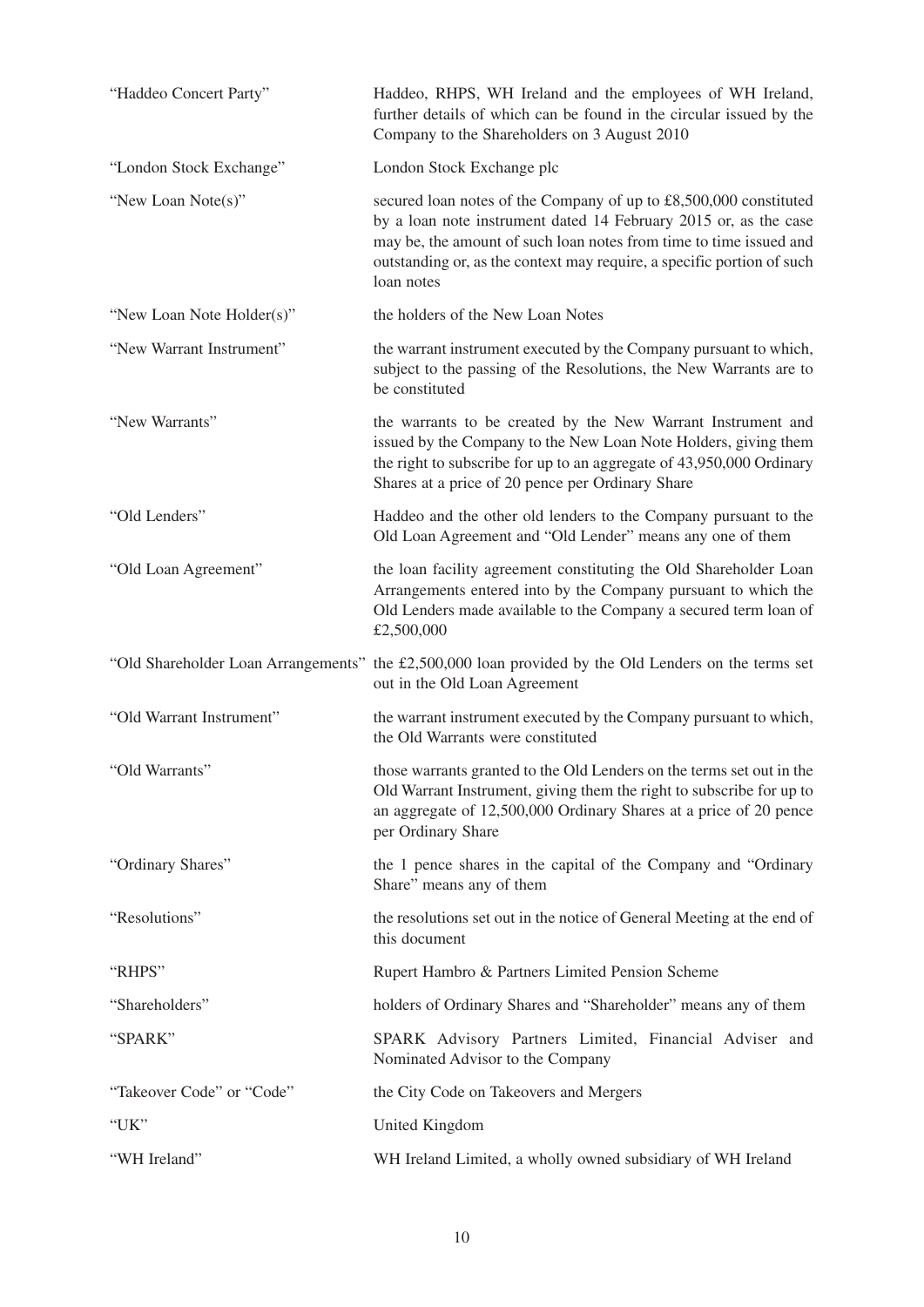## **THE 600 GROUP PLC**

*(Incorporated and registered in England and Wales with registered number 196730)*

## **NOTICE OF GENERAL MEETING**

**NOTICE IS HEREBY GIVEN THAT a GENERAL MEETING** of The 600 Group PLC (the "**Company**") will be held at Pinsent Masons LLP, 30 Crown Place, Earl Street, London, EC2A 4ES on 18 March 2015 at 10.30 a.m. for the following purposes:

#### **ORDINARY RESOLUTION**

To consider and, if thought fit, to pass the following resolution which will be proposed as an ordinary resolution:

1. **THAT,** in addition to all subsisting authorities, to the extent unused, the Directors be and they are hereby generally and unconditionally authorised for the purposes of section 551 of the Companies Act 2006 (the "**Act**") to exercise all the powers of the Company to grant rights to subscribe for ordinary shares of 1 pence each in the capital of the Company up to an aggregate nominal amount of £439,500, such authority to be limited to the grant of New Warrants (as defined in the circular accompanying this notice of meeting dated 2 March 2015), **PROVIDED THAT** (unless previously revoked, varied or renewed) this authority shall be for a period expiring on 31 December 2015, save that the Company may, before such authority expires, make an offer or agreement which would or might require New Warrants to be granted after such expiry and the Directors may grant New Warrants in pursuance of such offer or agreement as if such authority had not expired.

### **SPECIAL RESOLUTION**

To consider and, if thought fit, to pass the following resolution which will be proposed as a special resolution:

2. **THAT**, subject to and conditional upon the passing of resolution 1 set out in this notice of General Meeting (and in addition to all subsisting authorities, to the extent unused), the Directors be and they are hereby empowered pursuant to section 571(1) of the Companies Act 2006 (the "**Act**") to grant New Warrants (as defined in the circular accompanying this notice of meeting and dated 2 March 2015) pursuant to the authority conferred by resolution 1 as if section 561 of the Act did not apply to any such allotment **PROVIDED THAT** (unless previously revoked, varied or renewed) this power shall be for a period expiring on 31 December 2015, save that the Company may, before such power expires, make an offer or agreement which would or might require New Warrants to be granted after such expiry and the Directors may grant New Warrants in pursuance of any such offer or agreement as if such power had not expired.

### **BY ORDER OF THE BOARD**

Neil Carrick *Company Secretary* Date: 2 March 2015

*Registered office:*

1 Union Works Union Street Heckmondwike West Yorkshire WF16 0HL